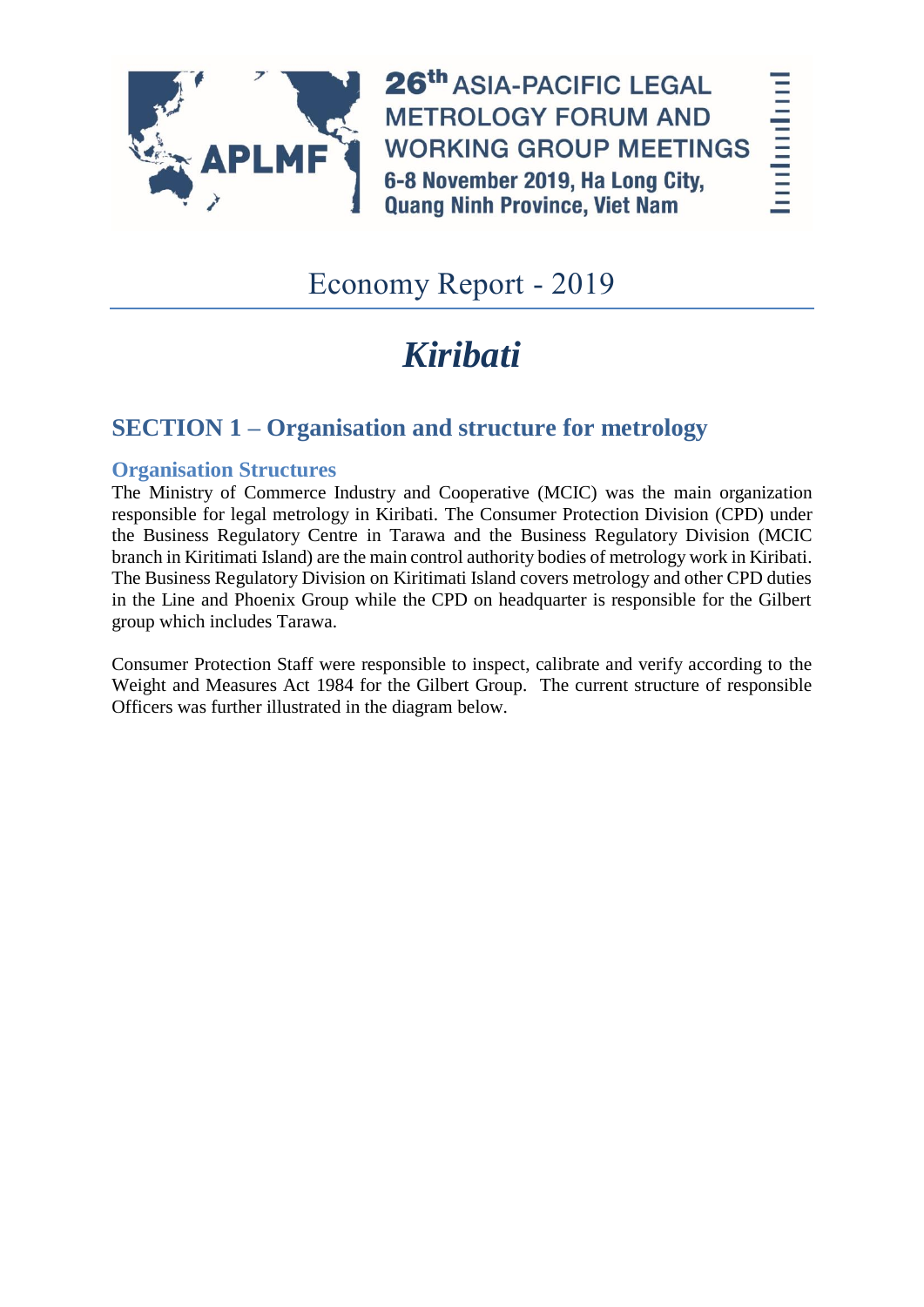

#### **Surveillance and Inspection**

Main task of the division include;

Enforcement of the Weight and Measures Act 1984

#### **Legislative Frameworks**

Weight and Measures Act 1984

#### **International arrangements and engagement**

- **1. OILM/APLMF Seminar on the OIML Certification System – Hangzhou, China from 15-17 July 2019.**
- The above Seminar was attended by Director for Business Regulatory Centre, Ms. Kammari Betiota and the Ministry Legal Advisor Mr. Waimauri. Nawaia.
- **2. Pattern approval and verification of water meters – Sepang, Malaysis from 15 to 18 October 2019**
- Metrology Officer Ms.Oerenga. Takaria and the Assistant Metrology Officer Ms. Mamere Williams were attending this training/course.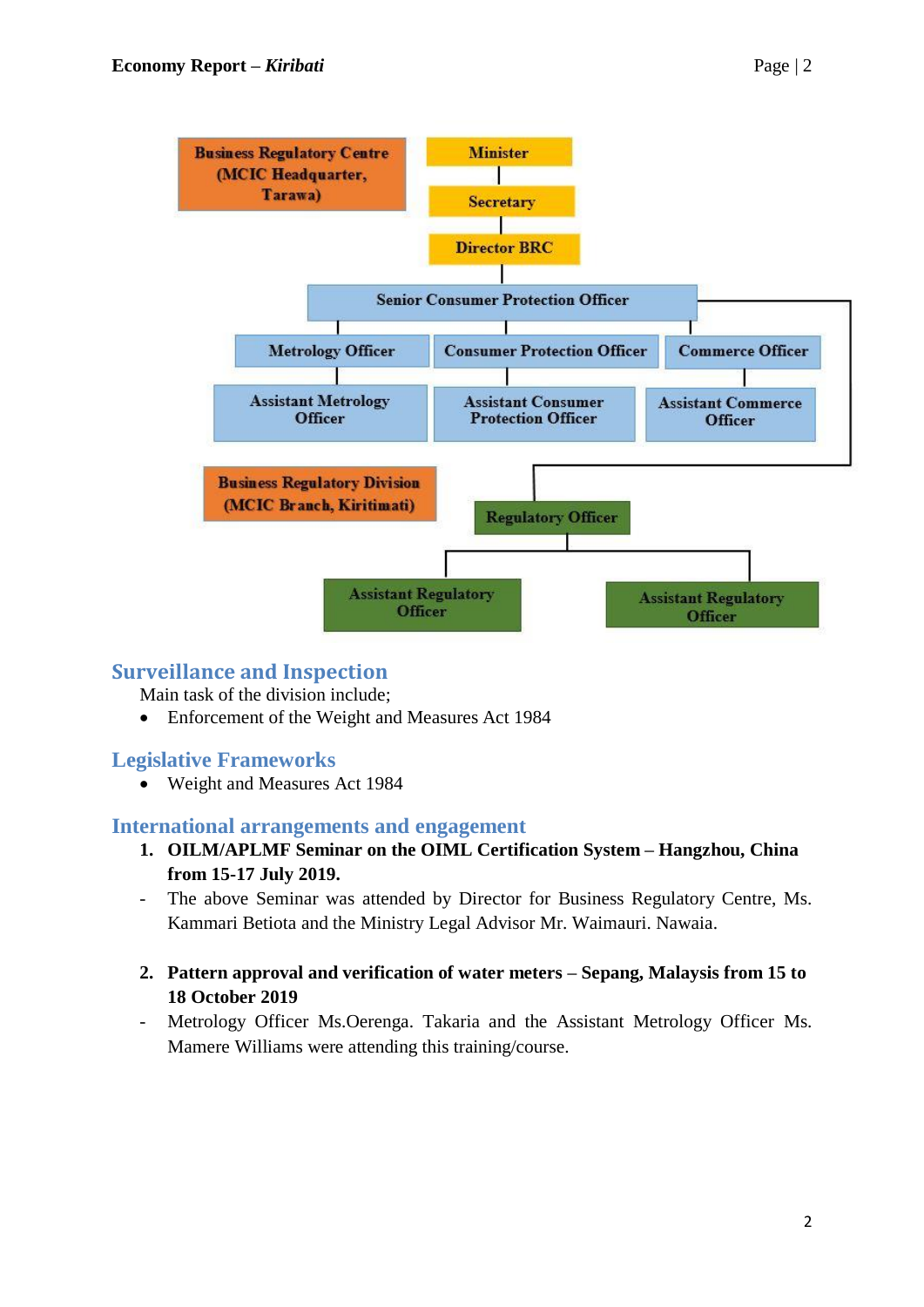### **SECTION 2 – Key activities of 2018/19**

#### **Working with industry**

- Metrology Bill 2019 will be due for first and second reading in the next sitting of Parliament  $(4<sup>th</sup>$  November 2019). This has been through several consultations with stakeholders in Kiribati, Government Secretaries, Cabinet and the Office of the Attorney General.
- Kiribati became a member of APLMF and APLMP and an associate member of OIML Certification System. This will benefit our economy in entering new international markets.
- Mass Weight tools have been calibrated in Australian Calibration Laboratory. Business Regulatory Division in Kiritimati Island mass weight will be calibrated next year.
- Awareness and enforcement to all metrology sectors such as Aviation, Utilities, Businesses, Kiribati Oil Company Limited (KOIL), Kiribati Fisheries Limited (KFL) and many more;
- Verification of measuring and weighing instruments and conduct legal proceedings in respect of any alleged offence against the law.

#### **Protecting consumers**

- CPD and BRD Staff will ensure that all weighing and measures tools are not faulty by inspecting businesses and to ensure that their weighing scale was already calibrated showing the ministry sticker put on that scale for reference.
- Consumer complaints regarding weighing scales and other consumer matters is initially received by the CPD and with the Metrology staff expected to conduct a thorough inspection of the scale in question.

These are our procedure for helping our customers for not affected by faulty scale and measurement of fuel.

#### SECTION 3 – Future focus

- 1. Implementation of new Metrology Law 2019
- 2. Verification of:
	- NAWI (Non Automatic Weighing Scale)
	- Fuel dispenser
	- Water meter
	- Weighbridge
- 3. Capacity Building programs